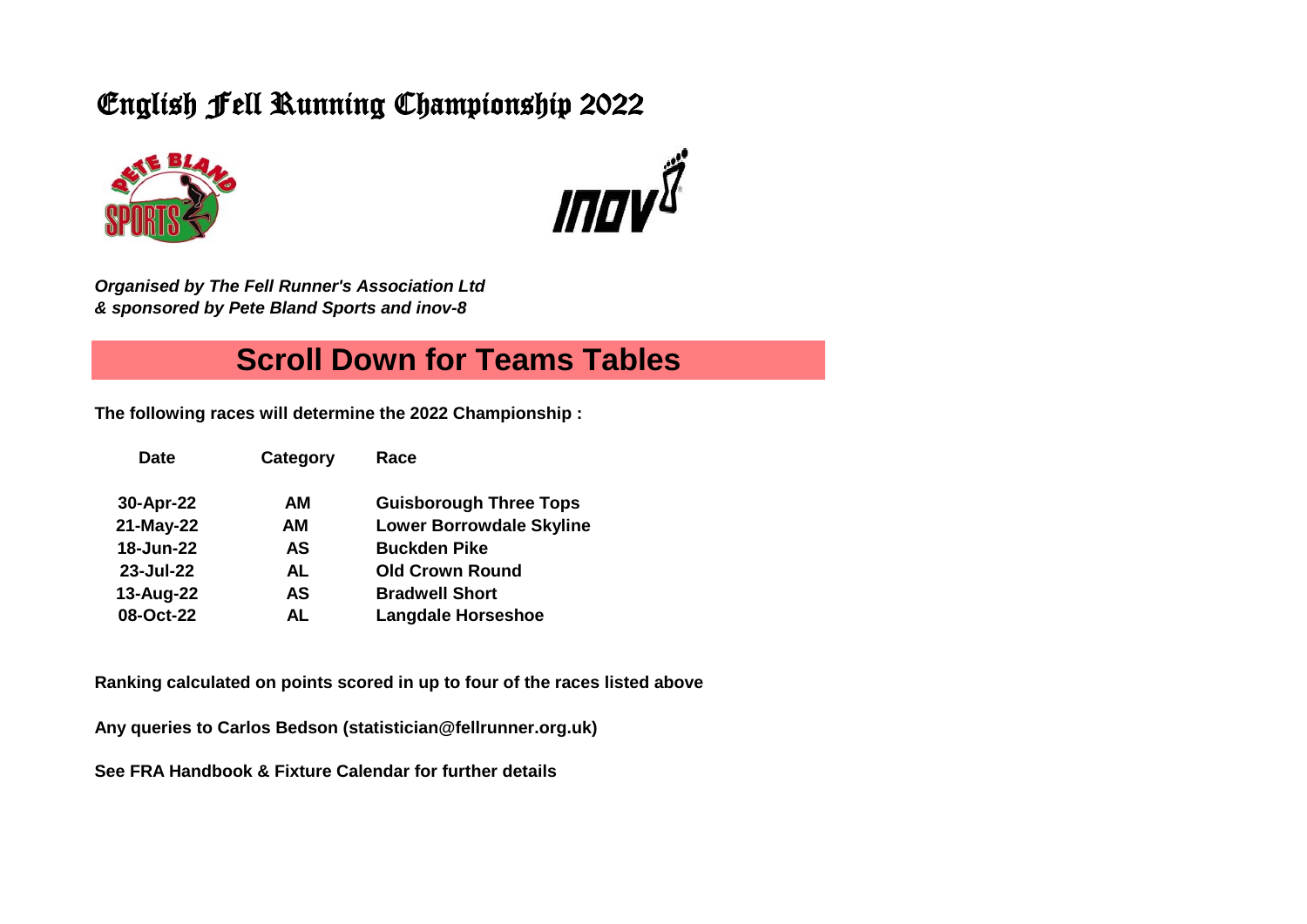### **Men's Open Team Championship**

|                |                                   |              |                               |                             |                     | <b>Aggregate Scores</b>          |                |                |              |                               |                                   |                     |                                      |                |       |
|----------------|-----------------------------------|--------------|-------------------------------|-----------------------------|---------------------|----------------------------------|----------------|----------------|--------------|-------------------------------|-----------------------------------|---------------------|--------------------------------------|----------------|-------|
| <b>Pos</b>     | <b>Club</b>                       | Guisb<br>(M) | Lower<br><b>Borrow</b><br>(M) | <b>Buckdn</b><br>Pike $(S)$ | Old<br>Crown<br>(L) | <b>Bradwl</b><br>Round Short (S) | Langdle<br>(L) | <b>Total</b>   | Guisb<br>(M) | Lower<br><b>Borrow</b><br>(M) | <b>Buckdn</b><br>Pike (S)   Round | Old<br>Crown<br>(L) | <b>Bradwl</b><br><b>Short</b><br>(S) | Langdle<br>(L) | Total |
|                | <b>Calder Valley Fell Runners</b> | 12           | 9                             |                             |                     |                                  |                | 21             | 86           | 68                            |                                   |                     |                                      |                | 154   |
| $\overline{2}$ | <b>Keswick AC</b>                 | 8            | 12                            |                             |                     |                                  |                | 20             | 97           | 43                            |                                   |                     |                                      |                | 140   |
| 3              | Dark Peak Fell Runners            | 9            |                               |                             |                     |                                  |                | 16             | 87           | 120                           |                                   |                     |                                      |                | 207   |
| 4              | <b>Helm Hill Runners</b>          |              | 6                             |                             |                     |                                  |                | 13             | 123          | 139                           |                                   |                     |                                      |                | 262   |
| 5              | Matlock AC                        |              | 8                             |                             |                     |                                  |                | 12             | 260          | 109                           |                                   |                     |                                      |                | 369   |
| 6              | <b>Horwich RMI</b>                | 6            | 5                             |                             |                     |                                  |                | 11             | 211          | 179                           |                                   |                     |                                      |                | 390   |
|                | Ambleside AC                      | 5            | 4                             |                             |                     |                                  |                | 9              | 236          | 361                           |                                   |                     |                                      |                | 597   |
| 8              | <b>Totley AC</b>                  | 3            |                               |                             |                     |                                  |                | 4              | 367          | 696                           |                                   |                     |                                      |                | 1063  |
| 9              | Pudsey & Bramley AC               |              | 3                             |                             |                     |                                  |                | 3              |              | 516                           |                                   |                     |                                      |                | 516   |
|                | 10 Todmorden Harriers             |              | $\sqrt{2}$                    |                             |                     |                                  |                | $\overline{2}$ |              | 694                           |                                   |                     |                                      |                | 694   |
|                | 10 Durham Fell Runners            | 2            |                               |                             |                     |                                  |                | $\overline{2}$ | 614          |                               |                                   |                     |                                      |                | 614   |
|                | 12 Pennine Fell Runners           |              |                               |                             |                     |                                  |                |                | 644          |                               |                                   |                     |                                      |                | 644   |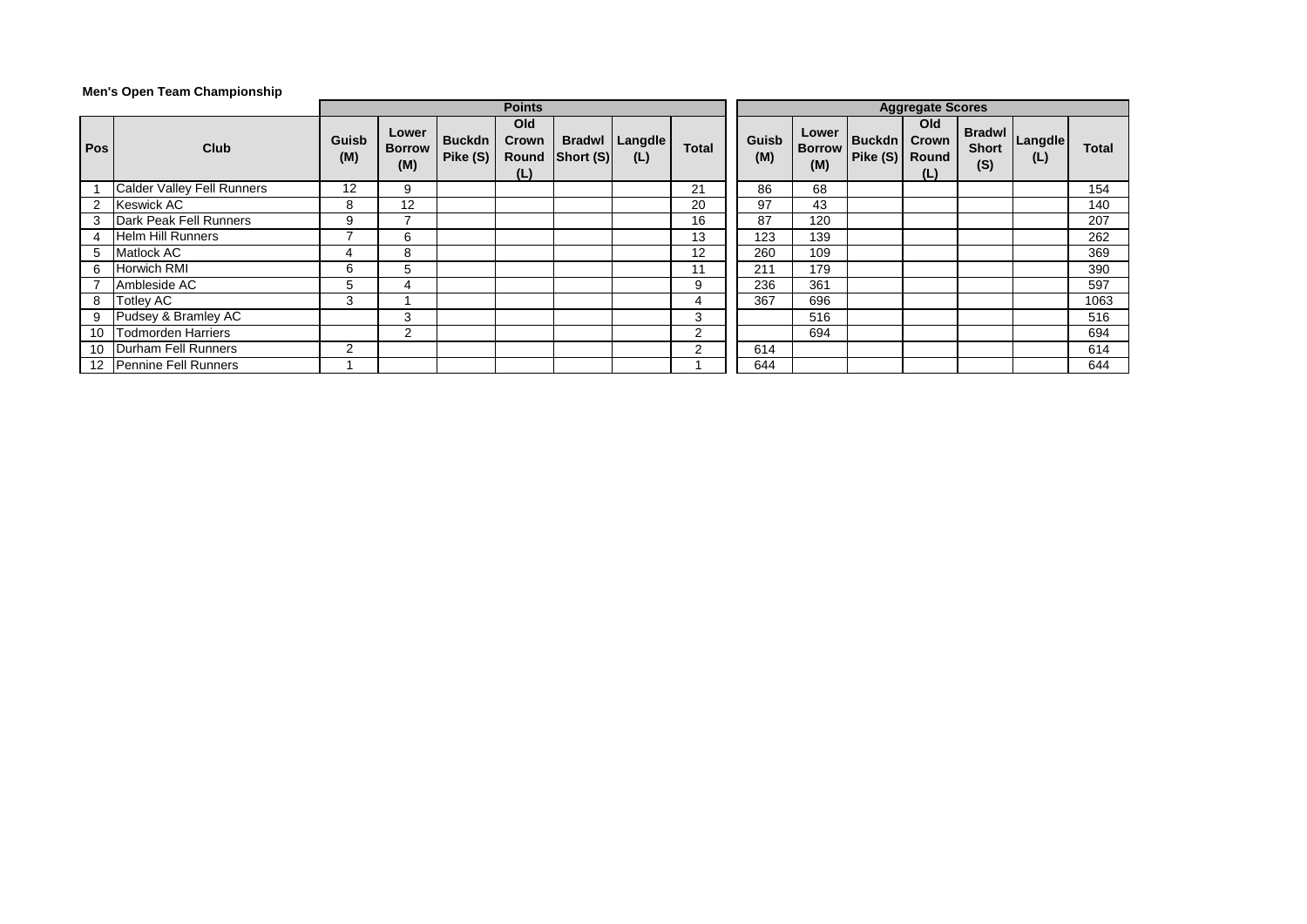## **Men's V40 Team Championship**

|            |                            |              |                               |                           | <b>Points</b>                |                                      | <b>Aggregate Scores</b> |              |           |                               |                           |                               |                            |                |       |
|------------|----------------------------|--------------|-------------------------------|---------------------------|------------------------------|--------------------------------------|-------------------------|--------------|-----------|-------------------------------|---------------------------|-------------------------------|----------------------------|----------------|-------|
| <b>Pos</b> | Club                       | Guisb<br>(M) | Lower<br><b>Borrow</b><br>(M) | <b>Buckdn</b><br>Pike (S) | Old<br>Crown<br>Round<br>(L) | <b>Bradwl</b><br><b>Short</b><br>(S) | Langdle<br>(L)          | <b>Total</b> | Guisb (M) | Lower<br><b>Borrow</b><br>(M) | <b>Buckdn</b><br>Pike (S) | <b>Old Crown</b><br>Round (L) | <b>Bradwl</b><br>Short (S) | Langdle<br>(L) | Total |
|            | Calder Valley Fell Runners | 12           | 12                            |                           |                              |                                      |                         | 24           | 20        | 14                            |                           |                               |                            |                | 34    |
|            | <b>Helm Hill Runners</b>   | 8            | 9                             |                           |                              |                                      |                         | 17           | 64        | 55                            |                           |                               |                            |                | 119   |
|            | Horwich RMI                | 9            | 8                             |                           |                              |                                      |                         | 17           | 52        | 72                            |                           |                               |                            |                | 124   |
|            | Dark Peak Fell Runners     |              |                               |                           |                              |                                      |                         | 14           | 125       | 92                            |                           |                               |                            |                | 217   |
| 5          | Keswick AC                 | 5            | 6                             |                           |                              |                                      |                         | 11           | 180       | 197                           |                           |                               |                            |                | 377   |
| 6          | Pennine Fell Runners       | 3            | 5                             |                           |                              |                                      |                         | 8            | 242       | 201                           |                           |                               |                            |                | 443   |
| 6          | <b>Todmorden Harriers</b>  | 4            |                               |                           |                              |                                      |                         | 8            | 191       | 273                           |                           |                               |                            |                | 464   |
| 8          | <b>Totley AC</b>           | 6            |                               |                           |                              |                                      |                         |              | 133       | 276                           |                           |                               |                            |                | 409   |
| 9          | Pudsey & Bramley AC        |              | 3                             |                           |                              |                                      |                         | 3            |           | 273                           |                           |                               |                            |                | 273   |
| 10         | Northern Fell Runners      |              | ◠                             |                           |                              |                                      |                         | 2            |           | 275                           |                           |                               |                            |                | 275   |
| 10         | North York Moors AC        | 2            |                               |                           |                              |                                      |                         | 2            | 309       |                               |                           |                               |                            |                | 309   |
|            | 12 Durham Fell Runners     |              |                               |                           |                              |                                      |                         |              | 329       |                               |                           |                               |                            |                | 329   |

Pudsey & Bramley AC Last counter Lower Borrowdale 100th<br>Todmorden Harriers Last counter Lower Borrowdale 95th Last counter Lower Borrowdale 95th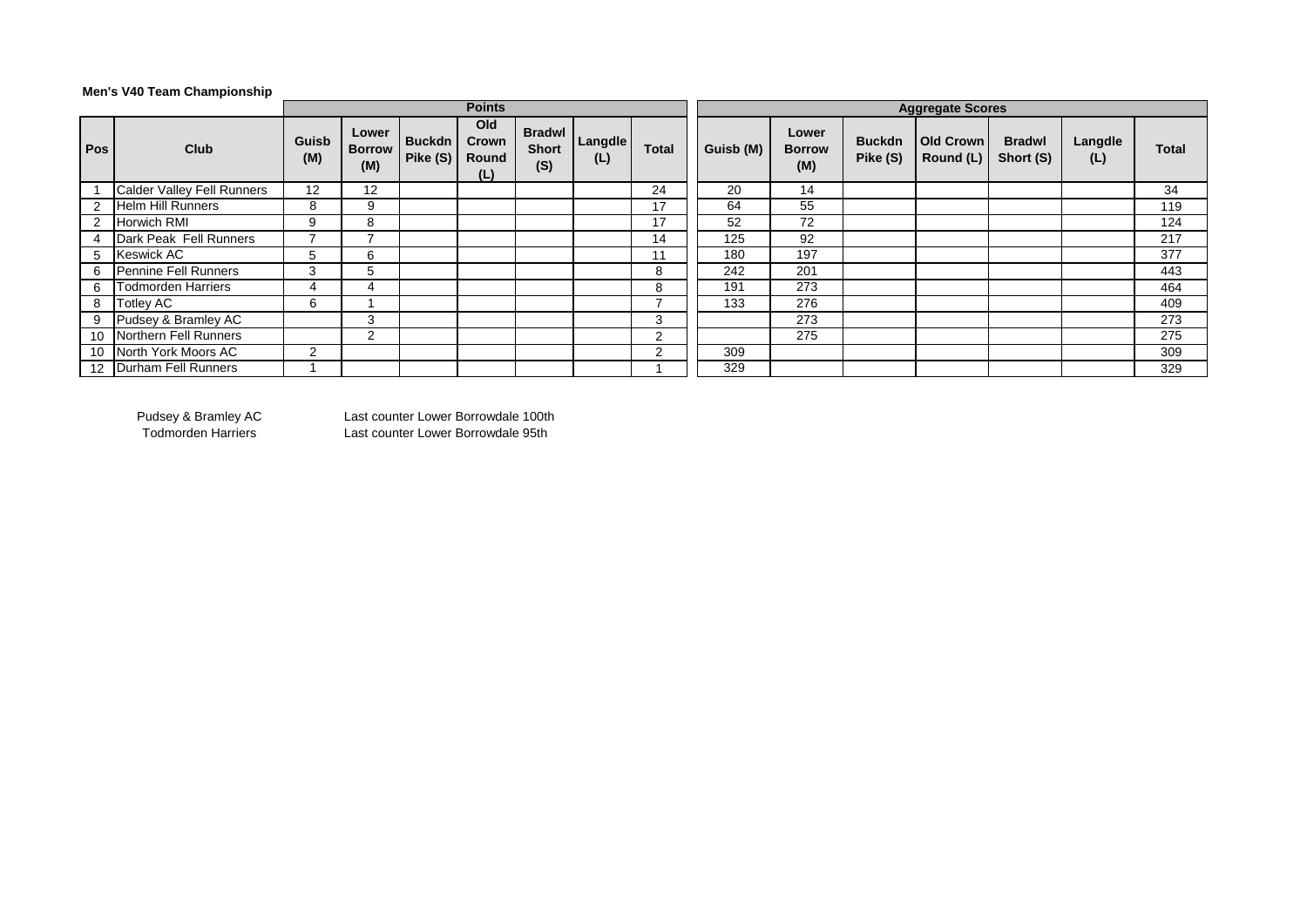### **Men's V50 Team Championship**

| <b>Points</b> |                              |              |                               |                             |                              |                     |                       |                |           | <b>Aggregate Scores</b>       |                           |                               |                            |                |                   |  |  |
|---------------|------------------------------|--------------|-------------------------------|-----------------------------|------------------------------|---------------------|-----------------------|----------------|-----------|-------------------------------|---------------------------|-------------------------------|----------------------------|----------------|-------------------|--|--|
| Pos           | <b>Club</b>                  | Guisb<br>(M) | Lower<br><b>Borrow</b><br>(M) | <b>Buckdn</b><br>Pike $(S)$ | Old<br>Crown<br>Round<br>(L) | <b>Short</b><br>(S) | Bradwl Langdle<br>(L) | <b>Total</b>   | Guisb (M) | Lower<br><b>Borrow</b><br>(M) | <b>Buckdn</b><br>Pike (S) | <b>Old Crown</b><br>Round (L) | <b>Bradwl</b><br>Short (S) | Langdle<br>(L) | Total             |  |  |
|               | Calder Valley Fell Runners   | 12           | 12                            |                             |                              |                     |                       | 24             | 6         | 6                             |                           |                               |                            |                | $12 \overline{ }$ |  |  |
|               | Dark Peak Fell Runners       |              | 9                             |                             |                              |                     |                       | 16             | 63        | 32                            |                           |                               |                            |                | 95                |  |  |
|               | <b>Helm Hill Runners</b>     | 8            | 8                             |                             |                              |                     |                       | 16             | 59        | 39                            |                           |                               |                            |                | 98                |  |  |
|               | <b>Keswick AC</b>            | 9            |                               |                             |                              |                     |                       | 16             | 55        | 60                            |                           |                               |                            |                | 115               |  |  |
| 5.            | <b>Todmorden Harriers</b>    | 6            | 5                             |                             |                              |                     |                       | 11             | 76        | 120                           |                           |                               |                            |                | 196               |  |  |
| 6             | <b>Cheshire Hill Racers</b>  |              | 3                             |                             |                              |                     |                       | 8              | 81        | 162                           |                           |                               |                            |                | 243               |  |  |
|               | <b>Bowland Fell Runners</b>  |              | 6                             |                             |                              |                     |                       | 6              |           | 103                           |                           |                               |                            |                | 103               |  |  |
| 8             | Northern Fells Running Club  |              | 4                             |                             |                              |                     |                       | 4              |           | 121                           |                           |                               |                            |                | 121               |  |  |
| 8             | Pennine Fell Runners         | 4            |                               |                             |                              |                     |                       | 4              | 167       |                               |                           |                               |                            |                | 167               |  |  |
|               | 10 Pickering Running Club    | 3            |                               |                             |                              |                     |                       | 3              | 216       |                               |                           |                               |                            |                | 216               |  |  |
| 11            | <b>Matlock AC</b>            |              | $\mathcal{P}$                 |                             |                              |                     |                       | $\overline{2}$ |           | 166                           |                           |                               |                            |                | 166               |  |  |
|               | 12 Clayton-le-Moors Harriers |              |                               |                             |                              |                     |                       |                |           | 208                           |                           |                               |                            |                | 208               |  |  |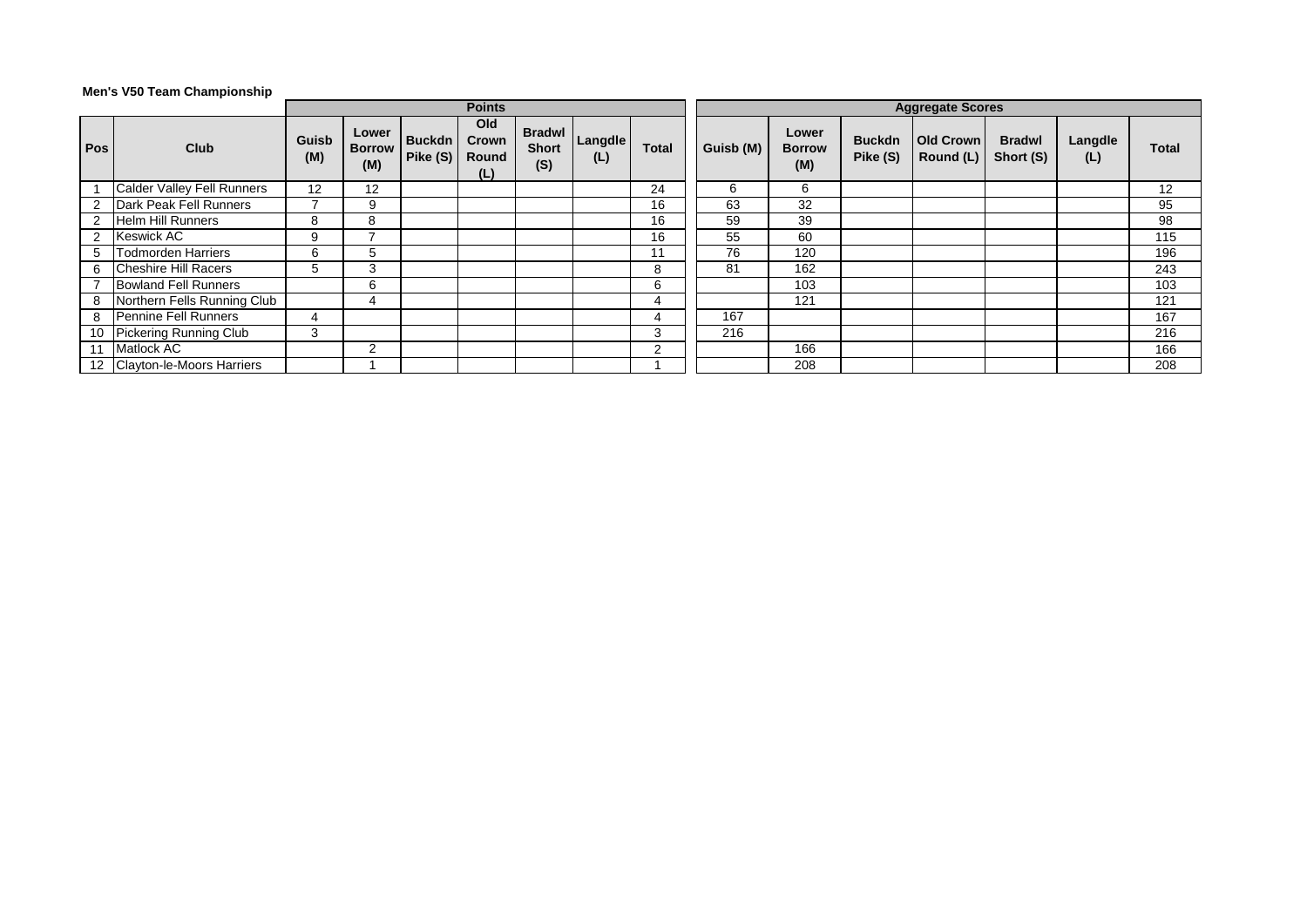### **Men's V60 Team Championship**

|        |                          |              |                               |                              | <b>Points</b>       |                                      |                |              | <b>Aggregate Scores</b> |                               |                           |                               |                            |                |              |  |
|--------|--------------------------|--------------|-------------------------------|------------------------------|---------------------|--------------------------------------|----------------|--------------|-------------------------|-------------------------------|---------------------------|-------------------------------|----------------------------|----------------|--------------|--|
| Pos    | Club                     | Guisb<br>(M) | Lower<br><b>Borrow</b><br>(M) | Buckdn  <br>Pike (S)   Round | Old<br>Crown<br>(L) | <b>Bradwl</b><br><b>Short</b><br>(S) | Langdle<br>(L) | <b>Total</b> | Guisb (M)               | Lower<br><b>Borrow</b><br>(M) | <b>Buckdn</b><br>Pike (S) | <b>Old Crown</b><br>Round (L) | <b>Bradwl</b><br>Short (S) | Langdle<br>(L) | <b>Total</b> |  |
|        | <b>Helm Hill Runners</b> | 1 ຕ          |                               |                              |                     |                                      |                | 24           |                         | 24                            |                           |                               |                            |                | 37           |  |
|        | Dark Peak Fell Runners   | 9            |                               |                              |                     |                                      |                |              | -57                     |                               |                           |                               |                            |                | 57           |  |
| $\sim$ |                          |              |                               |                              |                     |                                      |                |              |                         |                               |                           |                               |                            |                |              |  |
|        |                          |              |                               |                              |                     |                                      |                |              |                         |                               |                           |                               |                            |                |              |  |

\* Creation of this Race Category occurs where there are at least 4 teams competing in each of 4 or more races including one from each distance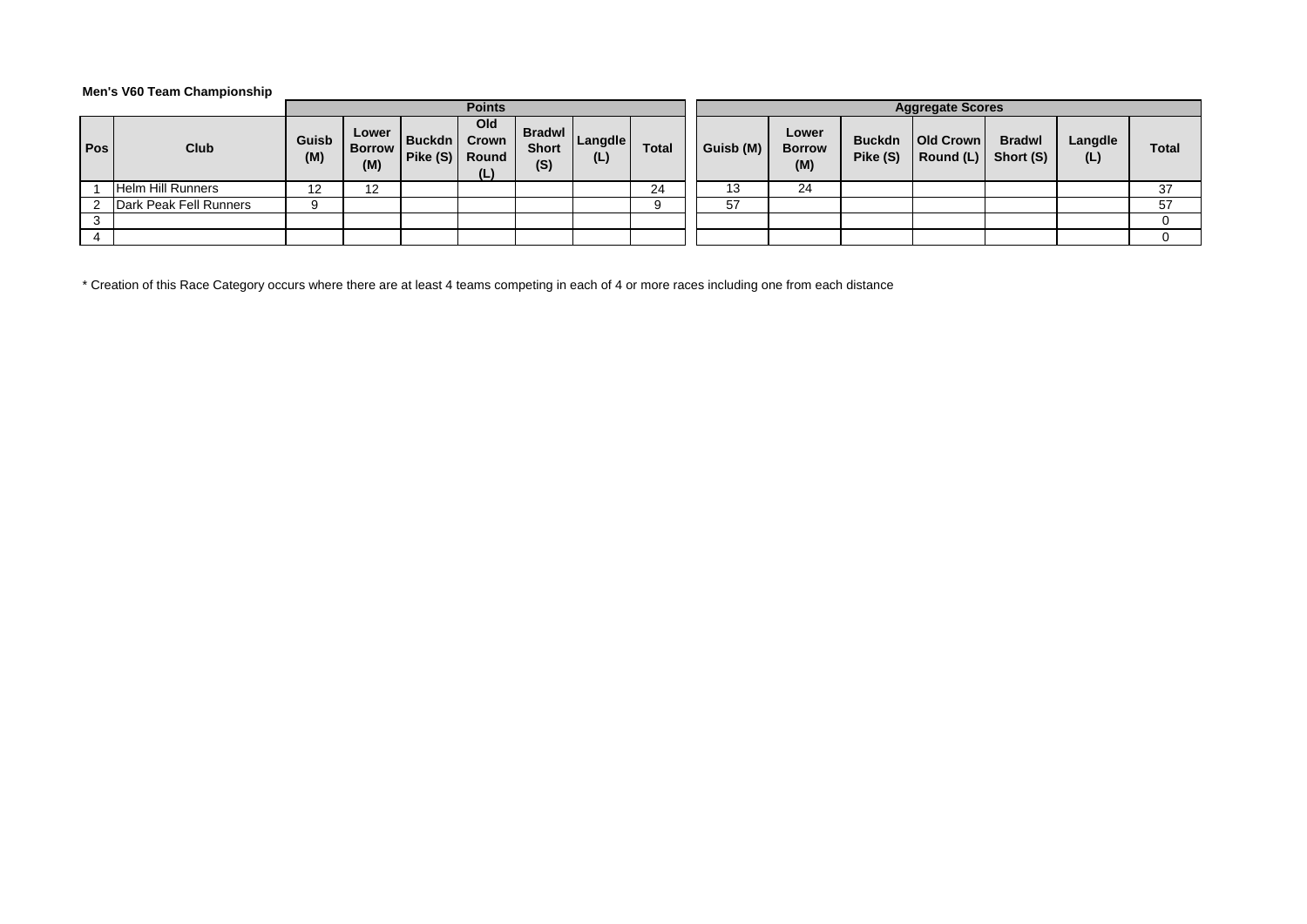#### **Women's Open Team Championship**

|     |                                   |               |                               |                           | <b>Points</b>                |                                      |                |              | <b>Aggregate Scores</b> |                               |                           |                               |                            |                |       |  |
|-----|-----------------------------------|---------------|-------------------------------|---------------------------|------------------------------|--------------------------------------|----------------|--------------|-------------------------|-------------------------------|---------------------------|-------------------------------|----------------------------|----------------|-------|--|
| Pos | Club                              | Guisb<br>(M)  | Lower<br><b>Borrow</b><br>(M) | <b>Buckdn</b><br>Pike (S) | Old<br>Crown<br>Round<br>(L) | <b>Bradwl</b><br><b>Short</b><br>(S) | Langdle<br>(L) | <b>Total</b> | Guisb (M)               | Lower<br><b>Borrow</b><br>(M) | <b>Buckdn</b><br>Pike (S) | <b>Old Crown</b><br>Round (L) | <b>Bradwl</b><br>Short (S) | Langdle<br>(L) | Total |  |
|     | <b>Helm Hill Runners</b>          | 9             | 12                            |                           |                              |                                      |                | 21           | 51                      | 25                            |                           |                               |                            |                | 76    |  |
|     | Dark Peak Fell Runners            | 8             | 9                             |                           |                              |                                      |                | 17           | 55                      | 34                            |                           |                               |                            |                | 89    |  |
|     | York Knavesmire Harriers          | 12            |                               |                           |                              |                                      |                | 12           | 21                      |                               |                           |                               |                            |                | 21    |  |
|     | <b>Todmorden Harriers</b>         | <sub>5</sub>  | 5.                            |                           |                              |                                      |                | 10           | 75                      | 78                            |                           |                               |                            |                | 153   |  |
|     | <b>Calder Valley Fell Runners</b> |               | 3                             |                           |                              |                                      |                | 10           | 63                      | 100                           |                           |                               |                            |                | 163   |  |
| 6   | <b>Keswick AC</b>                 |               | 8                             |                           |                              |                                      |                | 8            |                         | 34                            |                           |                               |                            |                | 34    |  |
|     | Ambleside AC                      |               |                               |                           |                              |                                      |                | ⇁            |                         | 69                            |                           |                               |                            |                | 69    |  |
|     | <b>Bingley Harriers</b>           | 3             | 4                             |                           |                              |                                      |                | –            | 139                     | 79                            |                           |                               |                            |                | 218   |  |
| 9   | Mercia Fell Runners               |               | 6                             |                           |                              |                                      |                | 6            |                         | 77                            |                           |                               |                            |                | 77    |  |
| 9   | <b>Wharfedale Harriers</b>        | 6             |                               |                           |                              |                                      |                | 6            | 64                      |                               |                           |                               |                            |                | 64    |  |
|     | 11 Pudsey & Bramley AC            |               |                               |                           |                              |                                      |                | 4            | 104                     |                               |                           |                               |                            |                | 104   |  |
| 12  | Matlock AC                        | $\mathcal{P}$ |                               |                           |                              |                                      |                | 2            | 151                     |                               |                           |                               |                            |                | 151   |  |
|     | 13 Horsforth AC                   |               |                               |                           |                              |                                      |                |              | 173                     |                               |                           |                               |                            |                | 173   |  |

Dark Peak Fell Runners Last counter Lower Borrowdale 18th

Last counter Lower Borrowdale 20th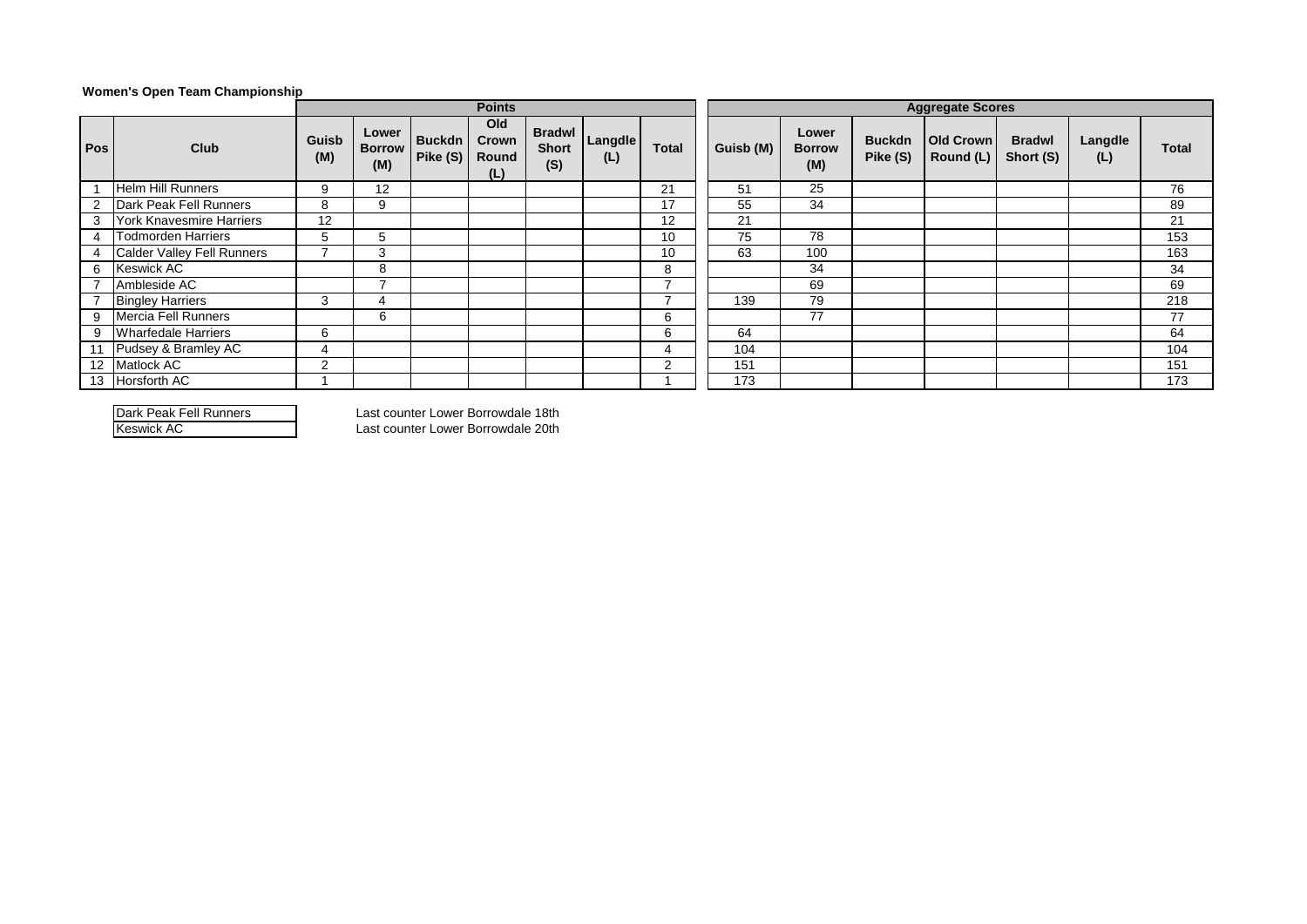#### **Women's V40 Team Championship**

|     |                                   |              |                               |                     | <b>Points</b>                       |                     |                       |              | <b>Aggregate Scores</b> |                               |               |                                            |                            |                |       |  |  |
|-----|-----------------------------------|--------------|-------------------------------|---------------------|-------------------------------------|---------------------|-----------------------|--------------|-------------------------|-------------------------------|---------------|--------------------------------------------|----------------------------|----------------|-------|--|--|
| Pos | Club                              | Guisb<br>(M) | Lower<br><b>Borrow</b><br>(M) | Buckdn  <br>Pike(S) | Old<br><b>Crown</b><br>Round<br>(L) | <b>Short</b><br>(S) | Bradwl Langdle<br>(L) | <b>Total</b> | Guisb (M)               | Lower<br><b>Borrow</b><br>(M) | <b>Buckdn</b> | <b>Old Crown</b><br>Pike $(S)$ Round $(L)$ | <b>Bradwl</b><br>Short (S) | Langdle<br>(L) | Total |  |  |
|     | <b>Calder Valley Fell Runners</b> | 12           |                               |                     |                                     |                     |                       | 19           | 22                      | 51                            |               |                                            |                            |                | 73    |  |  |
|     | <b>Todmorden Harriers</b>         |              | റ                             |                     |                                     |                     |                       | 18           | 29                      | 36                            |               |                                            |                            |                | 65    |  |  |
|     | <b>Bingley Harriers</b>           |              |                               |                     |                                     |                     |                       | 15           | 76                      | 40                            |               |                                            |                            |                | 116   |  |  |
|     | Helm Hill Runners                 |              | 12                            |                     |                                     |                     |                       | 12           |                         | 30                            |               |                                            |                            |                | 30    |  |  |
|     | <b>Wharfedale Harriers</b>        | 8            |                               |                     |                                     |                     |                       |              | 36                      |                               |               |                                            |                            |                | 36    |  |  |
|     | <b>Keswick AC</b>                 |              |                               |                     |                                     |                     |                       | 6            |                         | 122                           |               |                                            |                            |                | 122   |  |  |